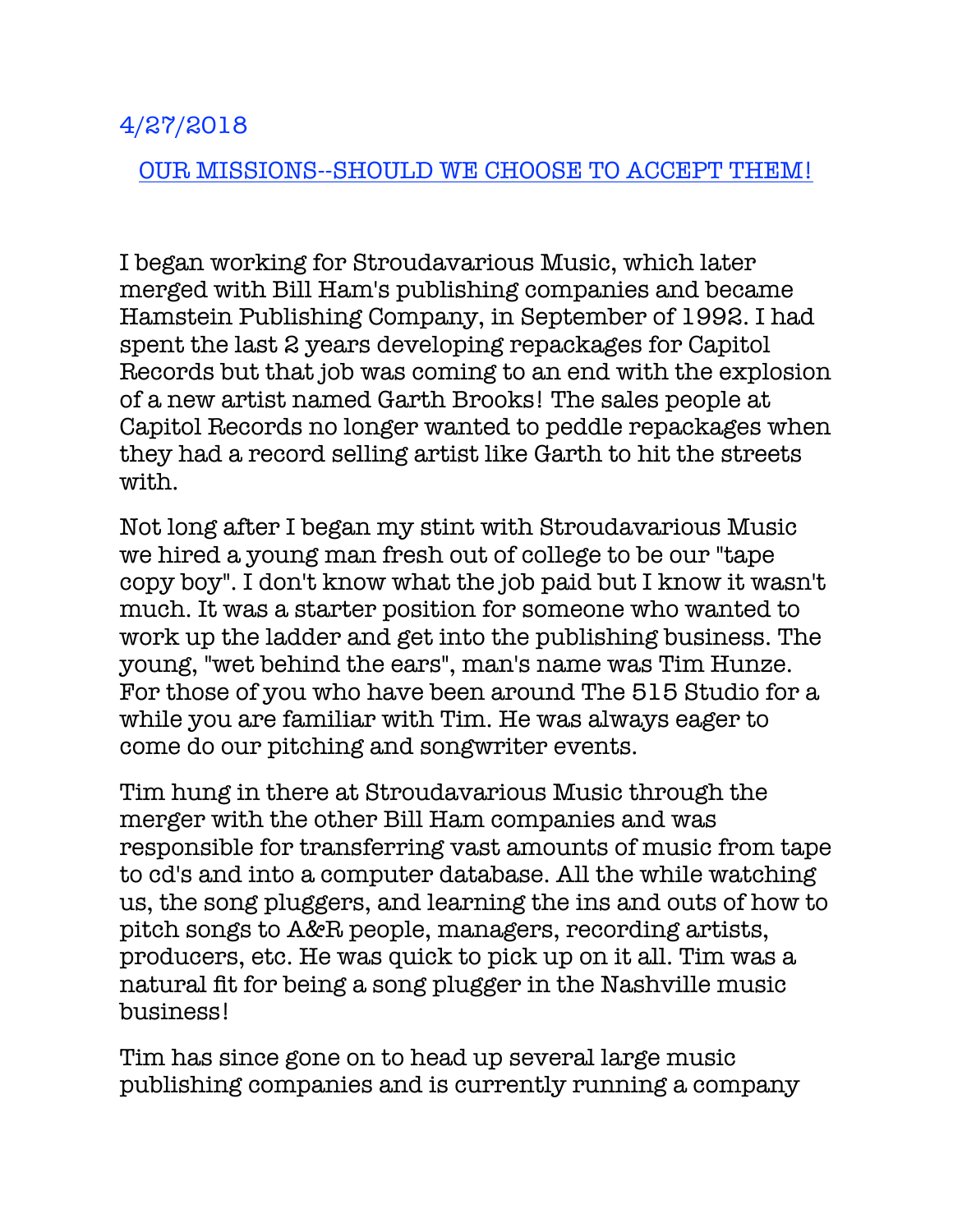called Parallel Music--a music publishing and management company. I am proud of Tim and consider him one of my best personal friends--even though we don't see each other much any more.

But as proud of Tim as I am for his music accomplishments my heart is bursting with joy for the text message he sent me earlier this week. Later on this month Tim will be ordained as a Lutheran minister! I knew he was very active in his church but I didn't know that for the past 18 years he has been studying for and taking classes to become a minister. He will be a pastor in his church's youth ministry work.

So--why am I writing this article about Tim's achievement? It is my belief that we are all here on this planet to accomplish Spiritual missions. Some people seem to naturally fall into their missions--others seem to have to search, sometimes for years, to find out their purpose for being here. And, sadly, there are some who never find their purposes and, unfortunately, many of their lives reflect that fact.

All of us are not going to become ordained ministers. We can, though, all be beacons for God's love and fulfill our Spiritual missions if we live by 3 simple, maybe not so simple at times, "rules".

## 1.) Love God

## 2.) Love ourselves

3.) Love and treat others the way we love ourselves and want want to be treated.

Our Spiritual mission for today may simply be smiling and saying hello to a stranger. It may be treating a homeless person with respect. It may be doing our best to forgive someone for something they have done that we feel has